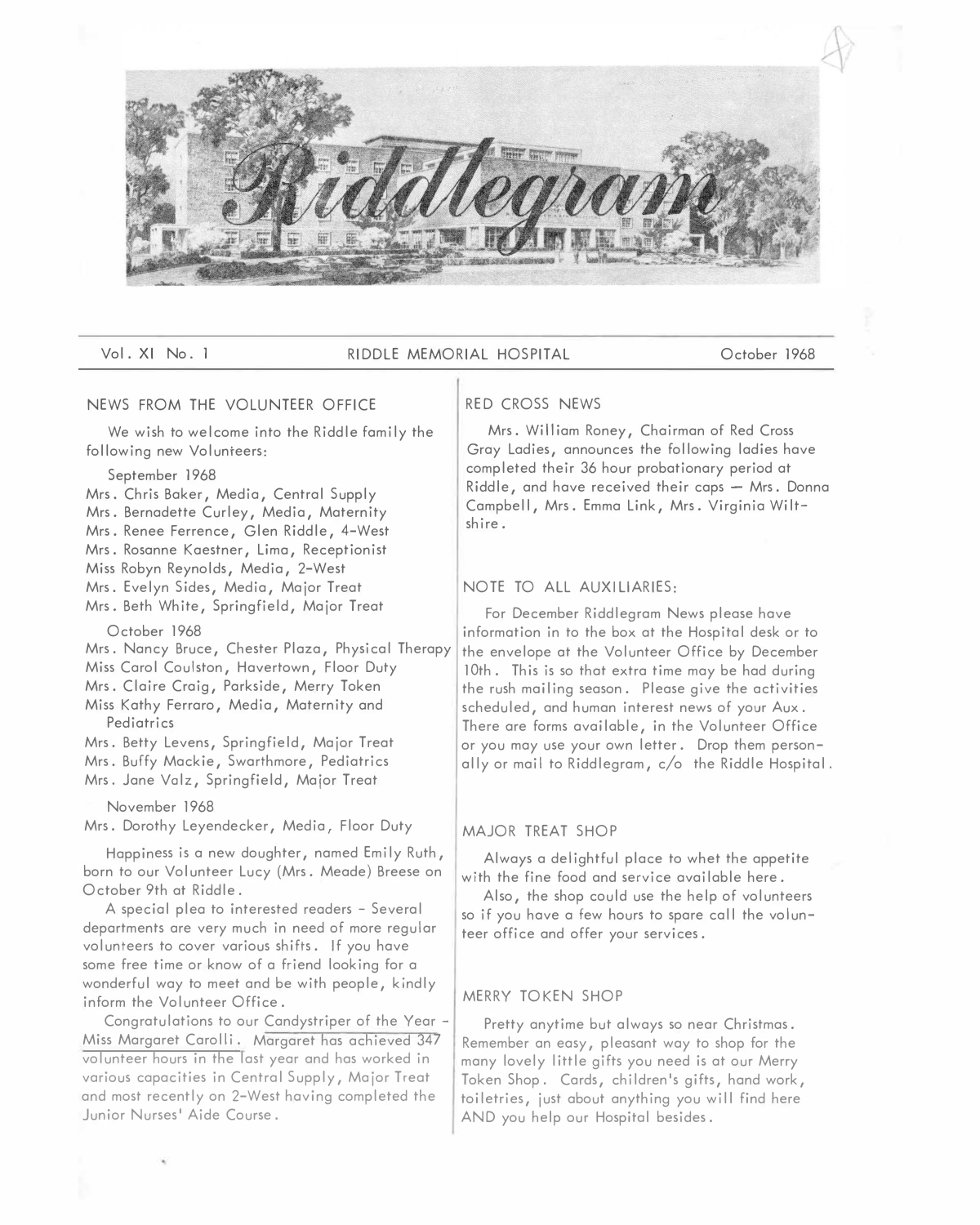Beatty **Hills'** girls report a most delightful time on their October 16th bvs trip to N. Y. and also a lift to their treasury.

# BOWLING GREEN - Donnie Watson, President

Regular meetings are held the 2nd Wednesday of the month.

Plans are set for a cocktail supper dance at the Old Art Center, Wallingford, November 23rd, 5 - 9 P.M., tickets \$5 per couple. Sounds fabulous and lots of fun. Member Jan Austerburg and hubby have returned home from a trip abroad.

Tony Watson, Donnie's son, is being married November 30th, in Cleveland, Ohio.

A Tea, December 1st, Sunday at Schaafsmas', 918 Twykenham Road. Workshop items for sale. Come out for a nice social time.

## CHEYNEY - Doris Carney, President

Regular meetings the first Wednesday of the month.

Cheyney girls are busy selling chances on their basket of cheer. Also they have beautiful jewelry for sale. This is made from bamboo and is unbelievably lovely. Very modestly priced also.

They have scented Christmas candles for sale at \$1 .25. Cheyney is hoping to have a membership drive during the holiday season.

# CONCORD - Dorothy Heyburn, President

Regular meetings are held the third Tuesday of the month, alternating afternoons and evenings. They were happy to have at their last meeting 5 new prospective members. They welcome these people ond hope they will be o part of their support to Riddle.

Elsie Slie ond husband are leaving for three weeks in Florida.

Best wishes for a speedy recovery to Cornie Burkhardt's husband who was injured recently.

Concord is planning a Christmas cookie sale to be held in the Hospital lobby. Date will be announced later.

Joan Ayers has recovered after a siege of illness.

Concord has the delicious Cherrydale candy for sale. Contact any member or call Catherine Hill, GL 9-1796.

## THRIFT SHOP

The cold wind reminds us another season is here and our Thrift Shop is ready to receive your consignment of things you may wish to sell. They also have a wonderful stack of seasonal things you may buy. Stop in some day and browse around the shop. You will be surprised at the wonderful bargains available there. This is an important help to Riddle also so let's not forget our Thrift Shop.

## MURAL IN OUR PEDIATRICS DEPARTMENT

If you have seen our Pediatrics deportment lately you know how beautiful it looks with the mural that adorns the wall. This was done by Mrs. Anne Ch use Richardson, county artist, and donated to the children's ward by her. Mrs. Richardson has, among many other works, done the illustrations for Elwyn Institute. All of us in the Associated Auxiliaries join everyone connected with Riddle in saying a very deep thank youtto Mrs. Richardson for her kindness and generosity.

## COUNTRY FAIR NEWS

The present estimate on Country Fair profit is about S22,500.00. However, the final figure will probably not be available until the January issue of the Riddlegram.

Enormous effort was put into this event by all the many wonderful people involved.

It was a Success!! Many thanks to all who contributed.

The Country Fair Committee

# AUXILIARY NEWS

BEATTY HILLS - Helen Hill, President

Regular meetings the 4th Tuesday of the month. An exception to this, the November and December meetings will be combined and a Christmas luncheon meeting will be held on December 10th. It will be at Carrie McDowell's home. They are extending the invitation to new neighbors and friends who would be interested in becoming members of the Auxiliary and helping in the work of Riddle.

## LIMA - Elma Albright, President

Regular meetings are the 3rd Tuesday of the month in member's homes. The November meeting will be at June Bryant's, 18 Eric Lane, Glen Riddle. This will be a fun night mainly, celebrating the Bazaar held on Saturday, November 16. Lima is happy to have several prospective new members who have indicated the desire to join in the work and social activity of the Auxiliary.

The present labors are for the Annual Bazaar and they anticipate a pleasant and rewarding event.

Elsie Bryant has returned home after a stay at Riddle and we wish her the best in return to good health.

## MEDIA - Berniece Page, President

Regular meetings the second Tuesday of the month.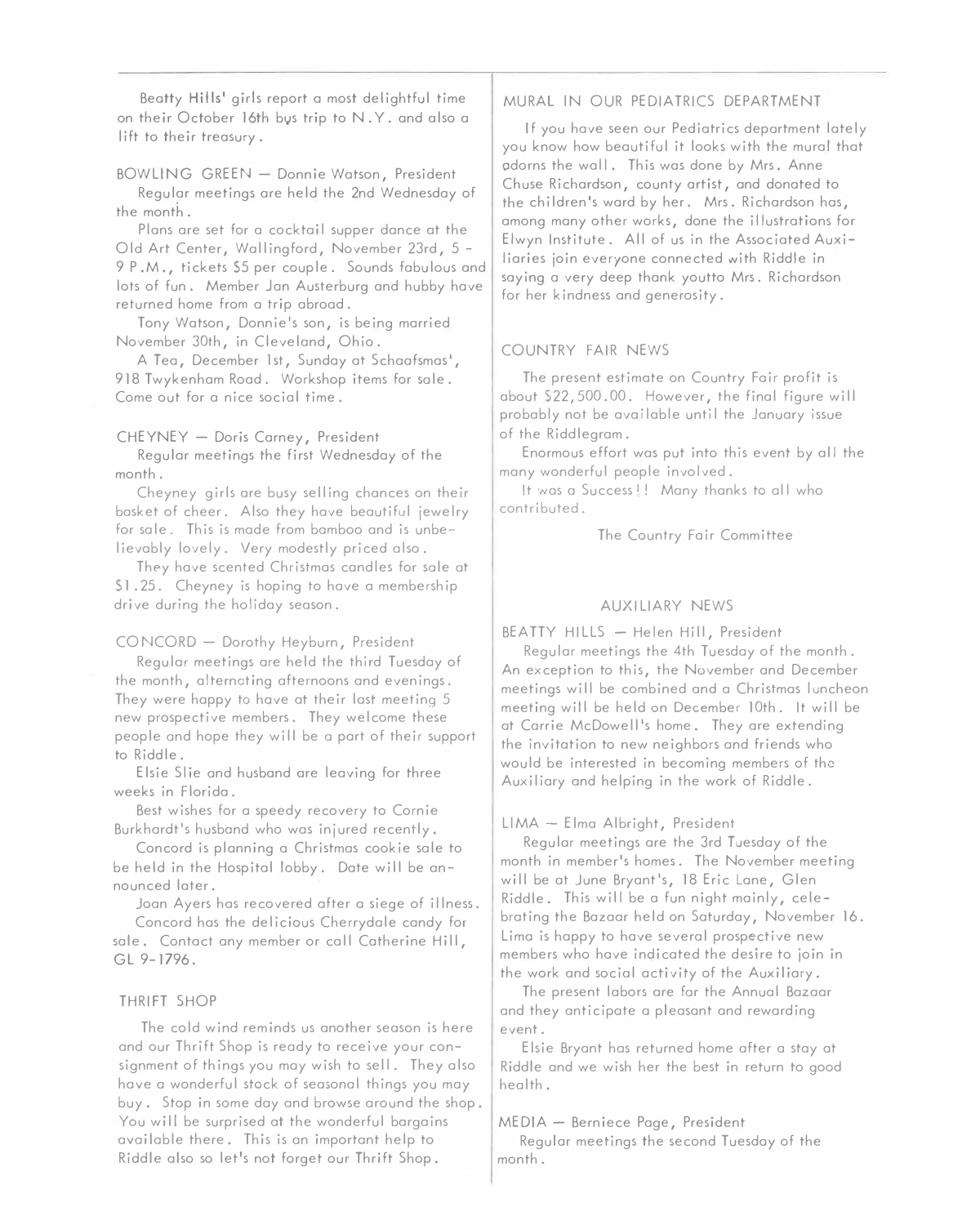A holiday home decoration program is planned for next month at Selma Rende's home.

Their Christmas cocktail party is set for December 15th at the new Wallingford Art Center. This will be a buffet service.

### MIDDLETOWN - Dorothy Fear, President

Regular meetings ore the second Wednesday of the month in member's homes. New officers for the year are President - Dorothy Fear; Vice President - Mary Taylor; Rec. Sec. - Betty Whitehead; Corr. Sec - Madeline Fritz and Treas. - Barbara Clair.

Member Betty Copeland has returned home after 24 days in the hospital.

Middletown Auxiliary wishes to thank the Auxs. that donated baked goods for their Cake Booth. All donations were greatly appreciated and made it a greot success again. An \$800 profit was realized.

And last but not least, thanks to all Middletown members and their friends for donations, the gals keeping the coffee pots filled and a special thanks to Peg, Barbara, and Patty for the last minute donut rush (75 doz. sold}.

### MOYLAN - Jan Colura, President

Bridge Fashion Show luncheon, Monday, November 20th at Swarthmore Women's Club, 12:30 P.M. \$2.25 per person. Fashions from the Park Avenue shoppe.

NETHER PROVIDENCE - Betty Johnson, President Marjorie Zelley, Riddlegram News

Regular meeting the Thursday after the second Monday alternating mornings and evenings. The December meeting will be the 12th at the home of Ann McElroy, and be an evening meeting.

Happy to welcome these new members: Mrs. John F. Aschoff (Lillian}, Mrs. C. 8. Barbour (Dorothy), Mrs. Paul Maguire (Sue), Mrs. Terry H. Rupert (Rita).

Nether Providence Auxiliary are taking orders for Christmas cards, fruit cakes and stationery. Contact Mrs. George Bailee {Barbara} LO 6-9166, for Christmas cards; Fruit cakes - Mrs. Emmett Buhle (Elsie} LO 6-5140, and Stationery - Mrs. Fenimore Zelley (Marjorie) LO 6-7796.

RIDDLEWOOD - Patricia Woermke, President Regular meetings are the first Tuesday of the month, alternating morning and evening.

The December meeting, will be a luncheon meeting at the home of Jan Matz.

Funny Money Night will be held again at the Legion home on Pennell Road, November 22, tickets \$3.00 per couple.

Jane Zuch 's husband, Frank, is recuperating nicely after surgery.

ROSE TREE  $-$  Shirley Purnell, President Regular meetings the Thursday after the second Monday of the month at member's homes.

Happy to welcome new member: Mrs. Robert L. Craig (Lucille), 26 Well Fleet Drive, Media.

SPRINGFIELD - Mary Mallon, President

Fourth Monday of the month in member's homes. A food and bake sale is set for December 6th in the hospital lobby, JO A .M., until sold out.

SPRINGHAVEN - Ruby Helton, President Sally Young, Riddlegram News

Meets 2nd Thursday of the month.

A dinner dance is scheduled for December 14th

at the Springhaven Club, with Marty Caruso's orchestra. Tickets are \$IO per person.

Mrs. Minnie Westburg announces the marriage of her daughter Cynthia Pennock to William Fredrick Poole, October 12th.

Mr. and Mrs. Glenn McGrew noved to Wisconsin.

Mr. and Mrs. Robert Howeth were in California to attend the wedding of their son, Robert of New Port Beach, Calif. to Bonnie Baker of Anaheim, Calif.

SWARTHMORE - Mary Conner, President 2nd Tuesday of month in member's homes.

Swarthmore's main project now is Christmas cards. They have at least six lines to choose from and in a wide range of styles and prices. Call Sadie Baxter Kl 3-5258 and she will be happy to show you samples.

WAWA - Marjorie Zerweck, President Sally Read, Riddlegram News

Regular meetings are 4th Tuesday of the month. November is on exception in this case, due to Thanksgiving holiday the meeting date is November 19th.

Wawa is having a bridge-dessert on November 20th, 12:30 P.M. at the home of Mary Shryock. \$6.00 per table, call Mary at GL 9-3036 for reservation.

WALLINGFORD - Shirley Barnes, President

Meeting the 2nd Tuesday of the month. November meeting, a delightful coffee, at the home of Mrs. Robert Clothier on Ridgewood Rd. This was primarily a feature for membership and many prospective members were guests. Despite their youth as an Auxiliary, having been formed a few months ago Wallingford did a fine job for the Country Fair and are planning to set up their activities for this coming year.